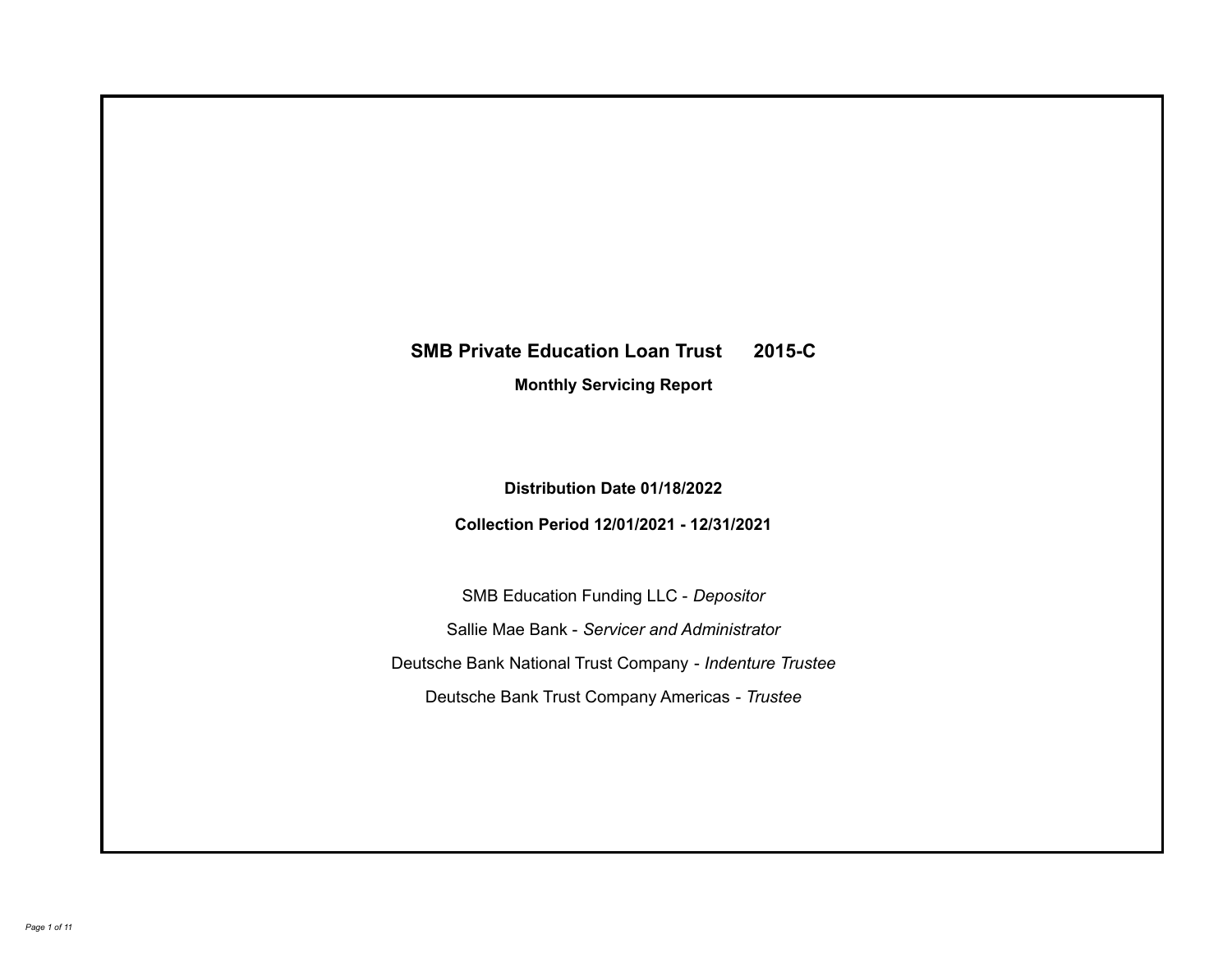A

| <b>Student Loan Portfolio Characteristics</b>                                                                             | <b>Settlement Date</b><br>10/27/2015 | 11/30/2021                                         | 12/31/2021                                         |
|---------------------------------------------------------------------------------------------------------------------------|--------------------------------------|----------------------------------------------------|----------------------------------------------------|
| <b>Principal Balance</b><br>Interest to be Capitalized Balance                                                            | \$693,787,197.00<br>55,852,621.68    | \$232,583,599.48<br>6,838,826.93                   | \$227,718,333.53<br>6,349,129.31                   |
| Pool Balance                                                                                                              | \$749,639,818.68                     | \$239,422,426.41                                   | \$234,067,462.84                                   |
| Weighted Average Coupon (WAC)<br>Weighted Average Remaining Term<br>Number of Loans<br>Number of Borrowers<br>Pool Factor | 8.22%<br>127.00<br>65,154<br>45,614  | 7.83%<br>128.88<br>21,565<br>15,619<br>0.319383283 | 7.87%<br>128.89<br>21,093<br>15,294<br>0.312239901 |
| Since Issued Total Constant Prepayment Rate (1)                                                                           |                                      | 8.81%                                              | 8.80%                                              |

| <b>Debt Securities</b> | <b>Cusip/Isin</b> | 12/15/2021      | 01/18/2022      |
|------------------------|-------------------|-----------------|-----------------|
| A2A                    | 78448RAB2         | \$7,758,418.94  | \$4,147,743.18  |
| A2B                    | 78448RAC0         | \$3,748,028.47  | \$2,003,740.66  |
| A <sub>3</sub>         | 78448RAD8         | \$75,000,000.00 | \$75,000,000.00 |
|                        | 78448RAE6         | \$70,000,000.00 | \$70,000,000.00 |
| ◡                      | 78448RAF3         | \$50,000,000.00 | \$50,000,000.00 |

| ۰.<br>ř<br>I<br>I<br>×<br>۰. |
|------------------------------|

| $\mathsf{C}$<br><b>Certificates</b>    | <b>Cusip/Isin</b> | 12/15/2021      | 01/18/2022      |
|----------------------------------------|-------------------|-----------------|-----------------|
| Residual                               | 78448R106         | \$100,000.00    | \$100,000.00    |
|                                        |                   |                 |                 |
| D<br><b>Account Balances</b>           |                   | 12/15/2021      | 01/18/2022      |
| Reserve Account Balance                |                   | \$1,884,455.00  | \$1,884,455.00  |
|                                        |                   |                 |                 |
| E.<br><b>Asset / Liability</b>         |                   | 12/15/2021      | 01/18/2022      |
| Overcollateralization Percentage       |                   | 13.75%          | 14.06%          |
| Specified Overcollateralization Amount |                   | \$82,915,979.00 | \$82,915,979.00 |

(1) For additional information, see 'Since Issued CPR Methodology' found in section VIII of this report .

Actual Overcollateralization Amount \$32,915,979.00

\$32,915,979.00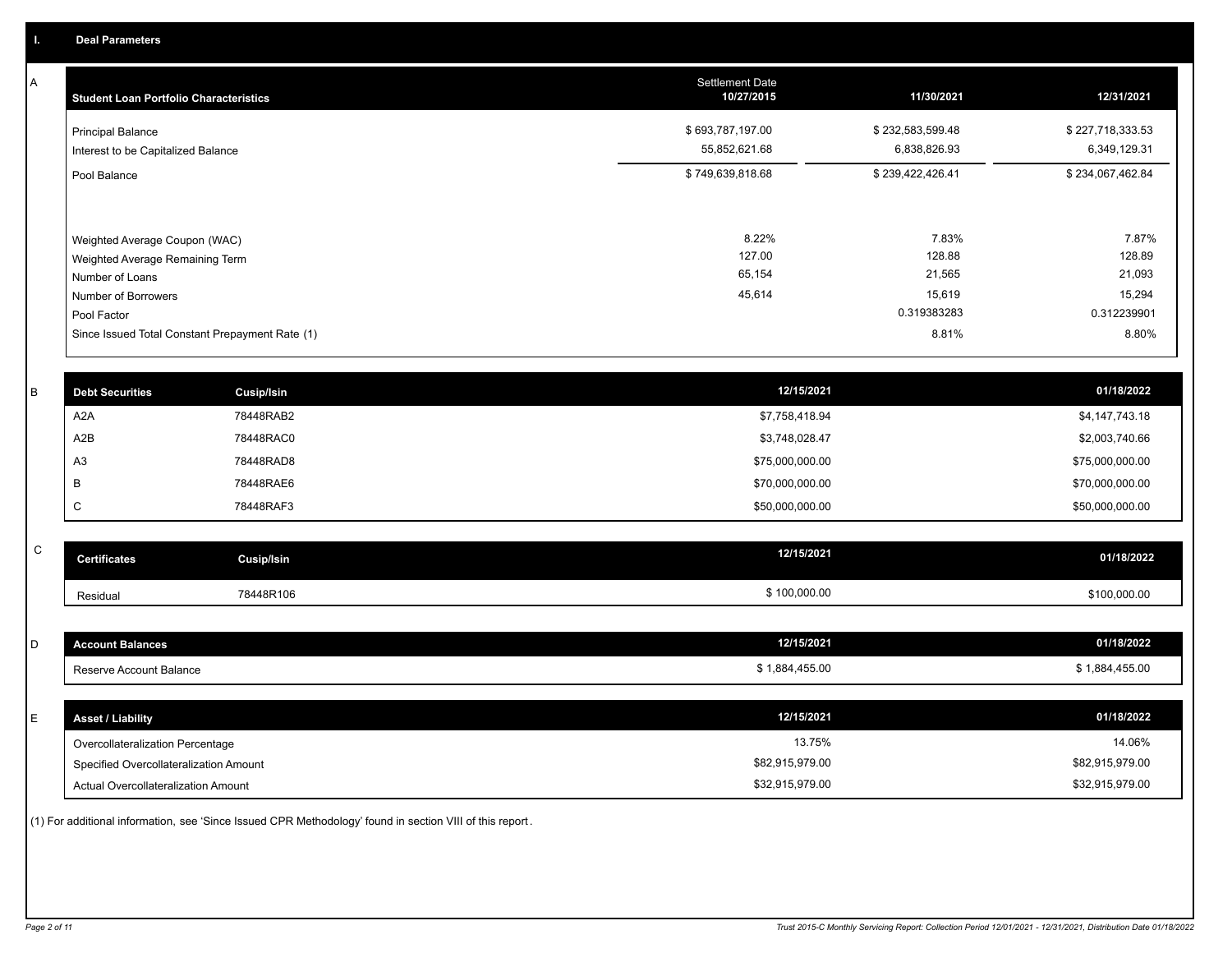# **II. 2015-C Trust Activity 12/01/2021 through 12/31/2021**

# A **Student Loan Principal Receipts**

| <b>Total Principal Receipts</b>  | \$5,249,113.47 |
|----------------------------------|----------------|
| <b>Other Principal Deposits</b>  | 0.00           |
| Servicer Principal Reimbursement | 0.00           |
| Seller Principal Reimbursement   | 0.00           |
| <b>Borrower Principal</b>        | 5,249,113.47   |
|                                  |                |

### B **Student Loan Interest Receipts**

| Borrower Interest               | 1,263,455.58   |
|---------------------------------|----------------|
| Seller Interest Reimbursement   | 0.00           |
| Servicer Interest Reimbursement | 0.00           |
| Other Interest Deposits         | 0.00           |
| <b>Total Interest Receipts</b>  | \$1,263,455.58 |

| C       | <b>Recoveries on Realized Losses</b>                             | \$261,497.37   |
|---------|------------------------------------------------------------------|----------------|
| D       | <b>Investment Income</b>                                         | \$167.31       |
| E.      | <b>Funds Borrowed from Next Collection Period</b>                | \$0.00         |
| F.      | Funds Repaid from Prior Collection Period                        | \$0.00         |
| G       | Loan Sale or Purchase Proceeds                                   | \$0.00         |
| H       | <b>Initial Deposits to Distribution Account</b>                  | \$0.00         |
|         | <b>Excess Transferred from Other Accounts</b>                    | \$0.00         |
| J       | <b>Borrower Benefit Reimbursements</b>                           | \$0.00         |
| Κ       | <b>Other Deposits</b>                                            | \$0.00         |
|         | <b>Other Fees Collected</b>                                      | \$0.00         |
| м       | <b>AVAILABLE FUNDS</b>                                           | \$6,774,233.73 |
| N       | Non-Cash Principal Activity During Collection Period             | \$383,847.52   |
| $\circ$ | Aggregate Purchased Amounts by the Depositor, Servicer or Seller | \$0.00         |
| P       | Aggregate Loan Substitutions                                     | \$0.00         |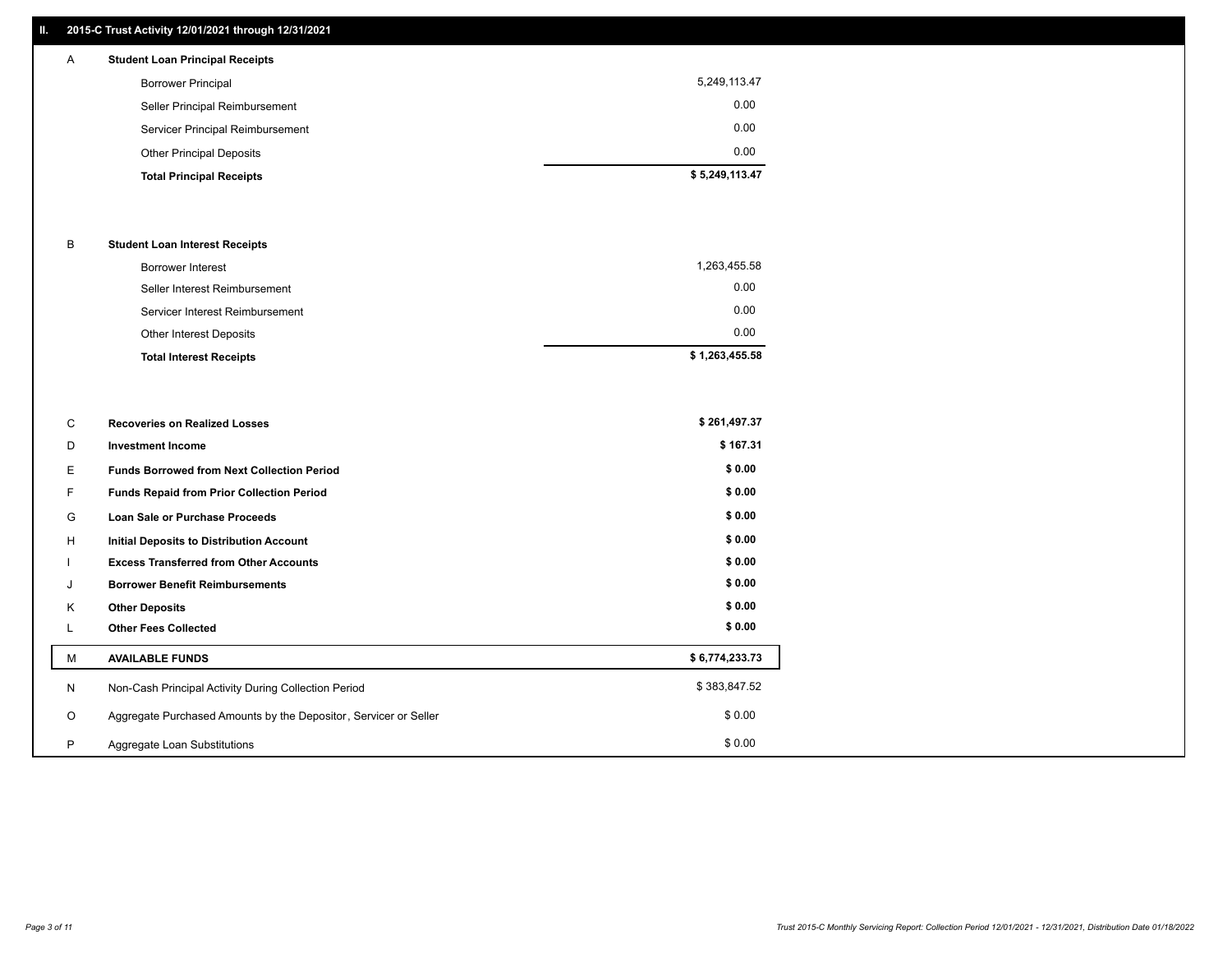|                   | <b>Loans by Repayment Status</b> |                          |            |                                                           |                |                            |                          |         |                                                           |                |                            |
|-------------------|----------------------------------|--------------------------|------------|-----------------------------------------------------------|----------------|----------------------------|--------------------------|---------|-----------------------------------------------------------|----------------|----------------------------|
|                   |                                  |                          | 12/31/2021 |                                                           |                |                            | 11/30/2021               |         |                                                           |                |                            |
|                   |                                  | <b>Wtd Avg</b><br>Coupon | # Loans    | Principal and<br><b>Interest Accrued</b><br>to Capitalize | % of Principal | % of Loans in<br>Repay (1) | <b>Wtd Avg</b><br>Coupon | # Loans | Principal and<br><b>Interest Accrued</b><br>to Capitalize | % of Principal | % of Loans in<br>Repay (1) |
| INTERIM:          | IN SCHOOL                        | 8.83%                    | 239        | \$4,225,948.41                                            | 1.805%         | $-$ %                      | 8.82%                    | 242     | \$4,316,566.16                                            | 1.803%         | $-$ %                      |
|                   | GRACE                            | 8.11%                    | 43         | \$693,438.62                                              | 0.296%         | $-$ %                      | 8.40%                    | 67      | \$910,071.57                                              | 0.380%         | $-$ %                      |
|                   | <b>DEFERMENT</b>                 | 8.70%                    | 1,427      | \$21,172,395.58                                           | 9.045%         | $-$ %                      | 8.73%                    | 1,531   | \$22,742,367.57                                           | 9.499%         | $-$ %                      |
| <b>REPAYMENT:</b> | <b>CURRENT</b>                   | 7.75%                    | 18,357     | \$193,401,344.83                                          | 82.626%        | 92.992%                    | 7.71%                    | 18,820  | \$198,093,099.38                                          | 82.738%        | 93.682%                    |
|                   | 30-59 DAYS DELINQUENT            | 8.14%                    | 481        | \$6,932,691.14                                            | 2.962%         | 3.333%                     | 8.05%                    | 360     | \$5,532,806.12                                            | 2.311%         | 2.617%                     |
|                   | 60-89 DAYS DELINQUENT            | 8.07%                    | 187        | \$2,662,066.57                                            | 1.137%         | 1.280%                     | 7.85%                    | 152     | \$2,439,095.63                                            | 1.019%         | 1.153%                     |
|                   | 90+ DAYS DELINQUENT              | 7.34%                    | 107        | \$1,835,672.15                                            | 0.784%         | 0.883%                     | 7.19%                    | 87      | \$1,369,084.03                                            | 0.572%         | 0.647%                     |
|                   | FORBEARANCE                      | 7.62%                    | 252        | \$3,143,905.54                                            | 1.343%         | 1.512%                     | 7.52%                    | 306     | \$4,019,335.95                                            | 1.679%         | 1.901%                     |
| <b>TOTAL</b>      |                                  |                          | 21,093     | \$234,067,462.84                                          | 100.00%        | 100.00%                    |                          | 21,565  | \$239,422,426.41                                          | 100.00%        | 100.00%                    |

Percentages may not total 100% due to rounding \*

1 Loans classified in "Repayment" include any loan for which interim interest only, \$25 fixed payments or full principal and interest payments are due.

|                 | <b>Loans by Borrower Status</b>                                                                                                                                                                                                                                                        |                          |            |                                                           |                |                                |                          |            |                                                                  |                |                                |
|-----------------|----------------------------------------------------------------------------------------------------------------------------------------------------------------------------------------------------------------------------------------------------------------------------------------|--------------------------|------------|-----------------------------------------------------------|----------------|--------------------------------|--------------------------|------------|------------------------------------------------------------------|----------------|--------------------------------|
|                 |                                                                                                                                                                                                                                                                                        |                          | 12/31/2021 |                                                           |                |                                |                          | 11/30/2021 |                                                                  |                |                                |
|                 |                                                                                                                                                                                                                                                                                        | <b>Wtd Avg</b><br>Coupon | # Loans    | Principal and<br><b>Interest Accrued</b><br>to Capitalize | % of Principal | % of Loans in<br>P&I Repay (2) | <b>Wtd Avg</b><br>Coupon | # Loans    | <b>Principal and</b><br><b>Interest Accrued</b><br>to Capitalize | % of Principal | % of Loans in<br>P&I Repay (2) |
| <b>INTERIM:</b> | IN SCHOOL                                                                                                                                                                                                                                                                              | 8.71%                    | 382        | \$6,709,178.99                                            | 2.866%         | $-$ %                          | 8.71%                    | 390        | \$6,870,156.96                                                   | 2.869%         | $-$ %                          |
|                 | <b>GRACE</b>                                                                                                                                                                                                                                                                           | 8.30%                    | 75         | \$1,269,681.15                                            | 0.542%         | $-$ %                          | 8.48%                    | 118        | \$1,796,435.72                                                   | 0.750%         | $-$ %                          |
|                 | <b>DEFERMENT</b>                                                                                                                                                                                                                                                                       | 8.51%                    | 2,376      | \$33,841,210.68                                           | 14.458%        | $-$ %                          | 8.53%                    | 2,554      | \$36,474,576.94                                                  | 15.234%        | $-$ %                          |
| P&I REPAYMENT:  | <b>CURRENT</b>                                                                                                                                                                                                                                                                         | 7.70%                    | 17,244     | \$177,824,709.83                                          | 75.972%        | 92.498%                        | 7.65%                    | 17,610     | \$181,070,354.58                                                 | 75.628%        | 93.200%                        |
|                 | 30-59 DAYS DELINQUENT                                                                                                                                                                                                                                                                  | 8.13%                    | 471        | \$6,794,568.90                                            | 2.903%         | 3.534%                         | 8.05%                    | 351        | \$5,411,248.88                                                   | 2.260%         | 2.785%                         |
|                 | 60-89 DAYS DELINQUENT                                                                                                                                                                                                                                                                  | 8.07%                    | 186        | \$2,648,535.60                                            | 1.132%         | 1.378%                         | 7.85%                    | 150        | \$2,422,306.80                                                   | 1.012%         | 1.247%                         |
|                 | 90+ DAYS DELINQUENT                                                                                                                                                                                                                                                                    | 7.34%                    | 107        | \$1,835,672.15                                            | 0.784%         | 0.955%                         | 7.18%                    | 86         | \$1,358,010.58                                                   | 0.567%         | 0.699%                         |
|                 | FORBEARANCE                                                                                                                                                                                                                                                                            | 7.62%                    | 252        | \$3,143,905.54                                            | 1.343%         | 1.635%                         | 7.52%                    | 306        | \$4,019,335.95                                                   | 1.679%         | 2.069%                         |
| <b>TOTAL</b>    | 100.00%<br>100.00%<br>100.00%<br>21,093<br>\$234,067,462.84<br>21,565<br>\$239,422,426.41<br>100.00%<br>Percentages may not total 100% due to rounding<br>2 Loans classified in "P&I Repayment" includes only those loans for which scheduled principal and interest payments are due. |                          |            |                                                           |                |                                |                          |            |                                                                  |                |                                |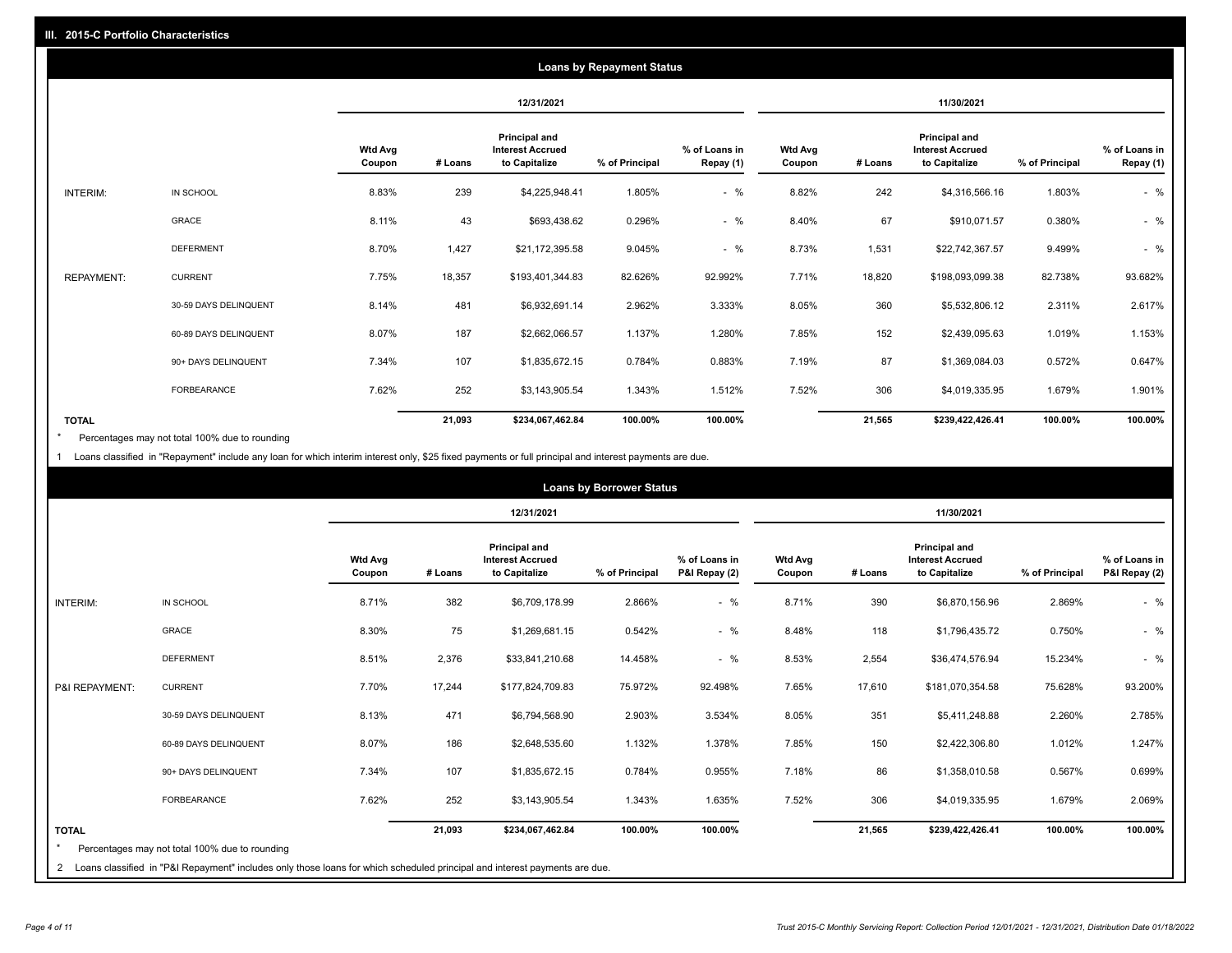|                                                                                                  | 12/31/2021       | 11/30/2021       |
|--------------------------------------------------------------------------------------------------|------------------|------------------|
| Pool Balance                                                                                     | \$234,067,462.84 | \$239,422,426.41 |
| Total # Loans                                                                                    | 21,093           | 21,565           |
| Total # Borrowers                                                                                | 15,294           | 15,619           |
| Weighted Average Coupon                                                                          | 7.87%            | 7.83%            |
| Weighted Average Remaining Term                                                                  | 128.89           | 128.88           |
| Percent of Pool - Cosigned                                                                       | 93.6%            | 93.6%            |
| Percent of Pool - Non Cosigned                                                                   | 6.4%             | 6.4%             |
| Borrower Interest Accrued for Period                                                             | \$1,531,240.25   | \$1,504,913.34   |
| Outstanding Borrower Interest Accrued                                                            | \$8,656,460.34   | \$9,091,539.35   |
| Gross Principal Realized Loss - Periodic *                                                       | \$294,502.90     | \$607,870.73     |
| Gross Principal Realized Loss - Cumulative *                                                     | \$39,596,626.32  | \$39,302,123.42  |
| Recoveries on Realized Losses - Periodic                                                         | \$261,497.37     | \$100,941.16     |
| Recoveries on Realized Losses - Cumulative                                                       | \$6,765,087.95   | \$6,503,590.58   |
| Net Losses - Periodic                                                                            | \$33,005.53      | \$506,929.57     |
| Net Losses - Cumulative                                                                          | \$32,831,538.37  | \$32,798,532.84  |
| Non-Cash Principal Activity - Capitalized Interest                                               | \$679,070.17     | \$648,569.28     |
| Since Issued Total Constant Prepayment Rate (CPR) (1)                                            | 8.80%            | 8.81%            |
| <b>Loan Substitutions</b>                                                                        | \$0.00           | \$0.00           |
| <b>Cumulative Loan Substitutions</b>                                                             | \$0.00           | \$0.00           |
| <b>Unpaid Servicing Fees</b>                                                                     | \$0.00           | \$0.00           |
| <b>Unpaid Administration Fees</b>                                                                | \$0.00           | \$0.00           |
| <b>Unpaid Carryover Servicing Fees</b>                                                           | \$0.00           | \$0.00           |
| Note Interest Shortfall                                                                          | \$0.00           | \$0.00           |
| Loans in Modification                                                                            | \$26,346,311.83  | \$28,250,894.00  |
| % of Loans in Modification as a % of Loans in Repayment (P&I)                                    | 13.94%           | 14.85%           |
|                                                                                                  |                  |                  |
| % Annualized Gross Principal Realized Loss - Periodic as a %<br>of Loans in Repayment (P&I) * 12 | 1.87%            | 3.84%            |
| % Gross Principal Realized Loss - Cumulative as a % of<br>Original Pool Balance                  | 5.28%            | 5.24%            |

\* In accordance with the Servicer's current policies and procedures, after September 1, 2017 loans subject to bankruptcy claims generally will not be reported as a charged- off unless and until they are delinquent for 120

(1) For additional information, see 'Since Issued CPR Methodology' found in section VIII of this report .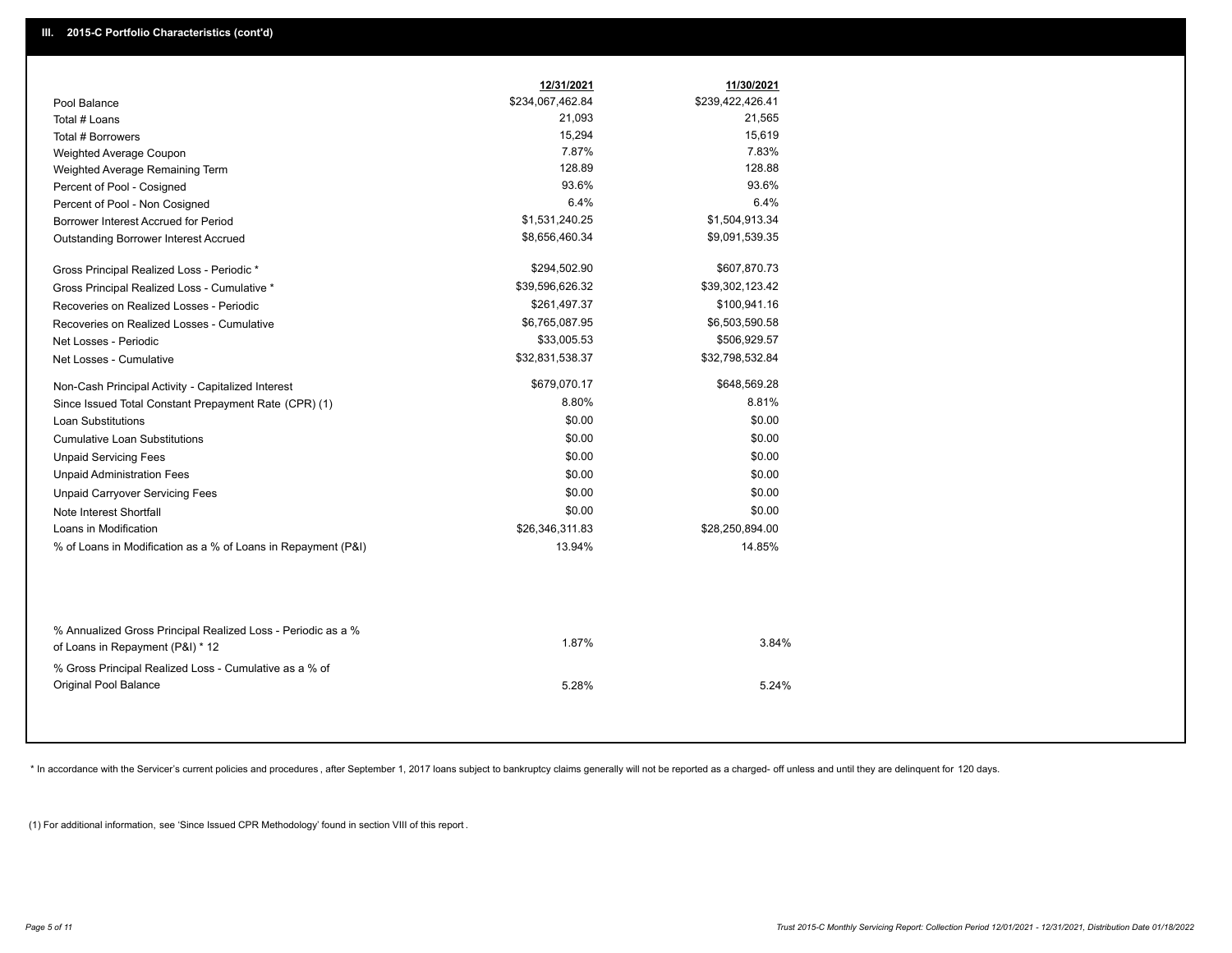#### **Loan Program**  A

|                                    | Weighted<br>Average | # LOANS     | <b>\$ AMOUNT</b> | $%$ *     |
|------------------------------------|---------------------|-------------|------------------|-----------|
| - Smart Option Interest-Only Loans | 7.15%               | 3,516       | \$23,944,095.89  | 10.230%   |
| - Smart Option Fixed Pay Loans     | 7.77%               | 5,582       | \$71,056,856.58  | 30.357%   |
| - Smart Option Deferred Loans      | 8.04%               | 11.995      | \$139,066,510.37 | 59.413%   |
| - Other Loan Programs              | $0.00\%$            | $\mathbf 0$ | \$0.00           | $0.000\%$ |
| <b>Total</b>                       | 7.87%               | 21,093      | \$234,067,462.84 | 100.000%  |

\* Percentages may not total 100% due to rounding

B

C

**Index Type**

|                       | Weighted<br>Average | # LOANS | <b>\$ AMOUNT</b> | % *       |
|-----------------------|---------------------|---------|------------------|-----------|
| - Fixed Rate Loans    | 7.75%               | 4,929   | \$67,177,245.81  | 28.700%   |
| - LIBOR Indexed Loans | 7.91%               | 16,164  | \$166,890,217.03 | 71.300%   |
| - Other Index Rates   | $0.00\%$            |         | \$0.00           | $0.000\%$ |
| <b>Total</b>          | 7.87%               | 21,093  | \$234,067,462.84 | 100.000%  |

\* Percentages may not total 100% due to rounding

# **Weighted Average Recent FICO**

| (2)<br>Wtd Avg Recent FICO Band | # LOANS | <b>\$ AMOUNT</b> | $%$ *     |
|---------------------------------|---------|------------------|-----------|
| $0 - 639$                       | 1,373   | \$17,374,944.66  | 7.423%    |
| 640 - 669                       | 1,345   | \$16,178,500.17  | 6.912%    |
| 670 - 699                       | 2,247   | \$27,044,903.80  | 11.554%   |
| 700 - 739                       | 4,444   | \$52,544,419.82  | 22.448%   |
| $740 +$                         | 11,683  | \$120,914,324.30 | 51.658%   |
| $N/A$ <sub>(1)</sub>            |         | \$10,370.09      | $0.004\%$ |
| <b>Total</b>                    | 21,093  | \$234,067,462.84 | 100.000%  |
|                                 |         |                  |           |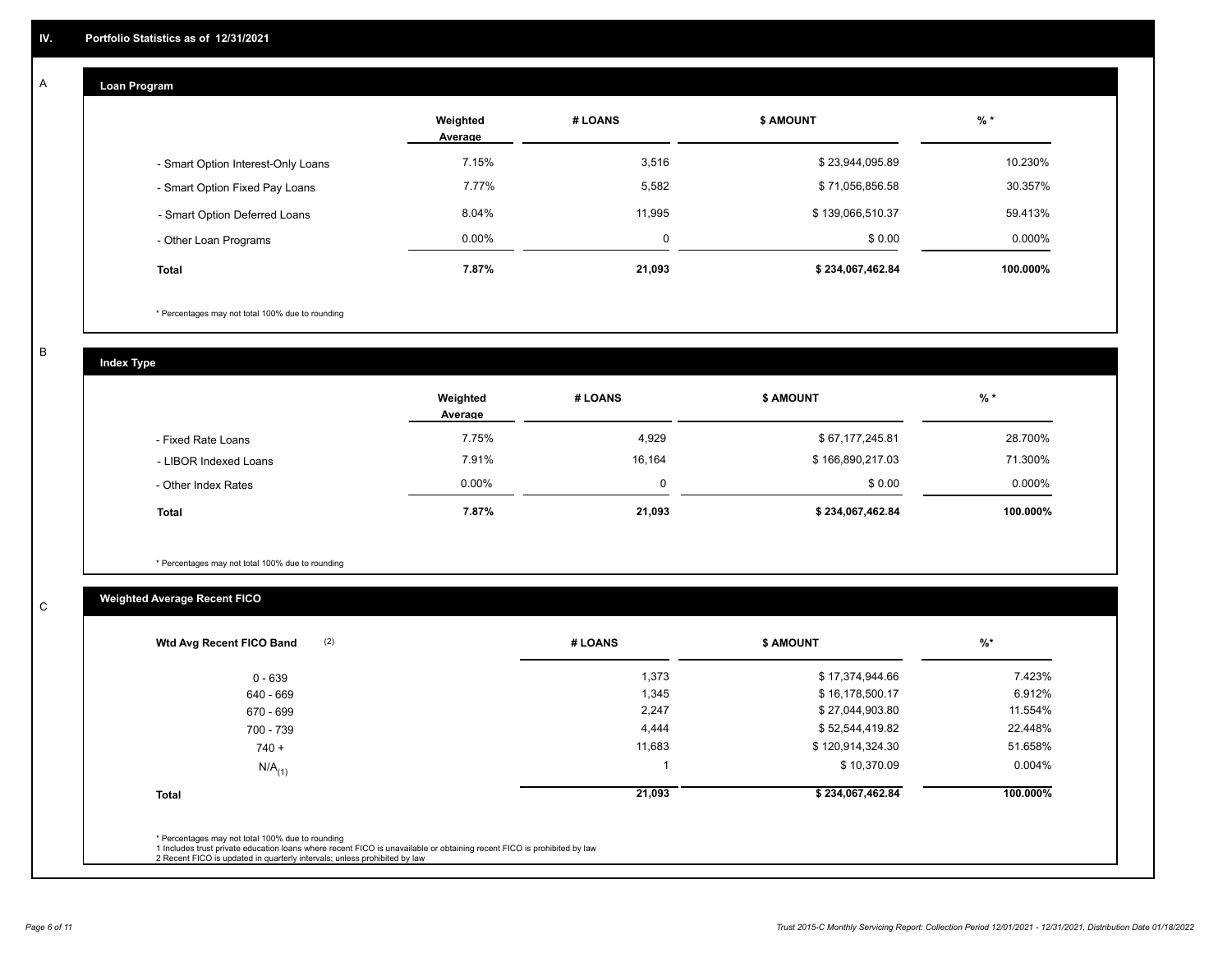| V. |       | 2015-C Reserve Account and Principal Distribution Calculations                                      |                  |  |
|----|-------|-----------------------------------------------------------------------------------------------------|------------------|--|
| А. |       | <b>Reserve Account</b>                                                                              |                  |  |
|    |       | Specified Reserve Account Balance                                                                   | \$1,884,455.00   |  |
|    |       | Actual Reserve Account Balance                                                                      | \$1,884,455.00   |  |
| В. |       | <b>Principal Distribution Amount</b>                                                                |                  |  |
|    | j.    | Class A Notes Outstanding                                                                           | \$86,506,447.41  |  |
|    | ii.   | Pool Balance                                                                                        | \$234,067,462.84 |  |
|    | iii.  | First Priority Principal Distribution Amount (i - ii)                                               | \$0.00           |  |
|    |       |                                                                                                     | \$156,506,447.41 |  |
|    | iv.   | Class A and B Notes Outstanding                                                                     |                  |  |
|    | v.    | First Priority Principal Distribution Amount                                                        | \$0.00           |  |
|    | vi.   | Pool Balance                                                                                        | \$234,067,462.84 |  |
|    | vii.  | Specified Overcollateralization Amount                                                              | \$82,915,979.00  |  |
|    | viii. | Available Funds (after payment of waterfall items A through H)                                      | \$6,049,426.92   |  |
|    | ix.   | <b>Class C Notes Outstanding</b>                                                                    | \$50,000,000.00  |  |
|    | х.    | Regular Principal Distribution Amount (if (iv > 0, (iv - v) - (vi - vii), min(viii, ix))            | \$5,354,963.57   |  |
|    |       |                                                                                                     |                  |  |
|    | XI.   | Pool Balance                                                                                        | \$234,067,462.84 |  |
|    | xii.  | 10% of Initial Pool Balance                                                                         | \$74,963,981.87  |  |
|    | xiii. | First Priority Principal Distribution Amount                                                        | \$0.00           |  |
|    | XIV.  | Regular Principal Distribution Amount                                                               | \$5,354,963.57   |  |
|    | XV.   | Available Funds (after payment of waterfall items A through J)                                      | \$694,463.35     |  |
|    |       | xvi. Additional Principal Distribution Amount (if( $ix \le x$ , min( $xv$ , $xi$ - $xiii - xiv$ ))) | \$0.00           |  |
|    |       |                                                                                                     |                  |  |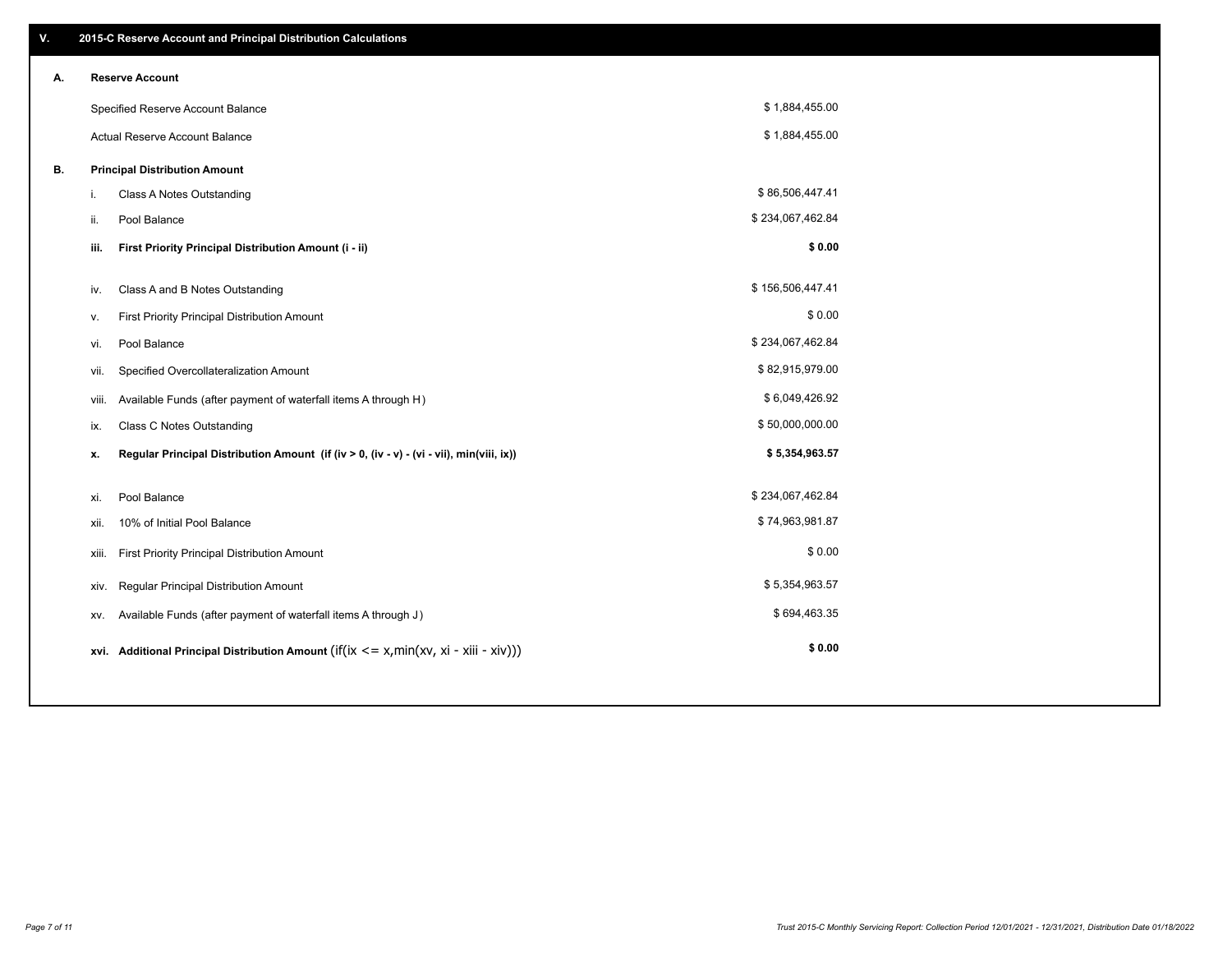|   |                                                         | Paid           | <b>Funds Balance</b> |
|---|---------------------------------------------------------|----------------|----------------------|
|   | <b>Total Available Funds</b>                            |                | \$6,774,233.73       |
| Α | <b>Trustee Fees</b>                                     | \$0.00         | \$6,774,233.73       |
| B | <b>Servicing Fees</b>                                   | \$155,784.25   | \$6,618,449.48       |
| C | i. Administration Fees                                  | \$8,333.00     | \$6,610,116.48       |
|   | ii. Unreimbursed Administrator Advances plus any Unpaid | \$0.00         | \$6,610,116.48       |
| D | Class A Noteholders Interest Distribution Amount        | \$169,022.89   | \$6,441,093.59       |
| Е | <b>First Priority Principal Payment</b>                 | \$0.00         | \$6,441,093.59       |
| F | Class B Noteholders Interest Distribution Amount        | \$204,166.67   | \$6,236,926.92       |
| G | <b>Class C Noteholders Interest Distribution Amount</b> | \$187,500.00   | \$6,049,426.92       |
| Н | Reinstatement Reserve Account                           | \$0.00         | \$6,049,426.92       |
|   | Regular Principal Distribution                          | \$5,354,963.57 | \$694,463.35         |
| J | <b>Carryover Servicing Fees</b>                         | \$0.00         | \$694,463.35         |
| Κ | Additional Principal Distribution Amount                | \$0.00         | \$694,463.35         |
| L | Unpaid Expenses of Trustee                              | \$0.00         | \$694,463.35         |
| м | Unpaid Expenses of Administrator                        | \$0.00         | \$694,463.35         |
| N | Remaining Funds to the Residual Certificateholders      | \$694,463.35   | \$0.00               |

## **Waterfall Conditions**

| А. |      | <b>Class C Noteholders' Interest Distribution Condition</b>                        |                  |  |
|----|------|------------------------------------------------------------------------------------|------------------|--|
|    |      | Pool Balance                                                                       | \$234,067,462.84 |  |
|    | Ш.   | Class A and B Notes Outstanding                                                    | \$156,506,447.41 |  |
|    | iii. | Class C Noteholders' Interest Distribution Ratio (i / ii)                          | 149.56%          |  |
|    | IV.  | Minimum Ratio                                                                      | 110.00%          |  |
|    | ν.   | Is the Class C Noteholders' Interest Distribution Condition Satisfied (iii $>$ iv) | v                |  |
|    |      |                                                                                    |                  |  |

\* If the Class C Noteholders' Interest Distribution Condition is satisfied then the amount of interest accrued at the Class C Rate for the Accrual Period is Released on the distribution Date .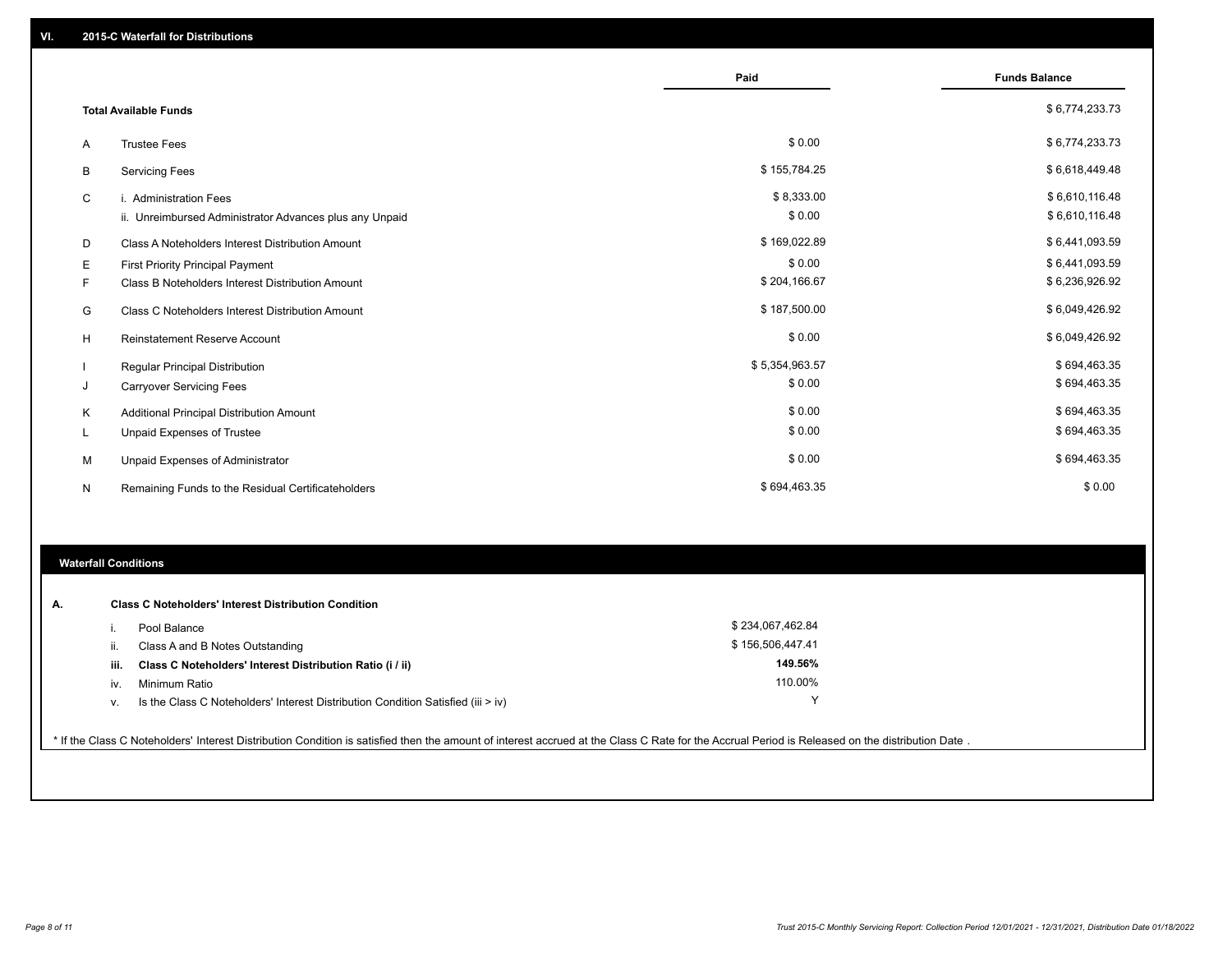| <b>Distribution Amounts</b>                                |                         |                         |                         |
|------------------------------------------------------------|-------------------------|-------------------------|-------------------------|
|                                                            | A <sub>2</sub> A        | A <sub>2</sub> B        | A3                      |
| Cusip/Isin                                                 | 78448RAB2               | 78448RAC0               | 78448RAD8               |
| <b>Beginning Balance</b>                                   | \$7,758,418.94          | \$3,748,028.47          | \$75,000,000.00         |
| Index                                                      | <b>FIXED</b>            | <b>LIBOR</b>            | <b>LIBOR</b>            |
| Spread/Fixed Rate                                          | 2.75%                   | 1.40%                   | 1.95%                   |
| Record Date (Days Prior to Distribution)                   | 1 NEW YORK BUSINESS DAY | 1 NEW YORK BUSINESS DAY | 1 NEW YORK BUSINESS DAY |
| <b>Accrual Period Begin</b>                                | 12/15/2021              | 12/15/2021              | 12/15/2021              |
| <b>Accrual Period End</b>                                  | 1/15/2022               | 1/18/2022               | 1/18/2022               |
| Daycount Fraction                                          | 0.08333333              | 0.09444444              | 0.09444444              |
| Interest Rate*                                             | 2.75000%                | 1.50975%                | 2.05975%                |
| <b>Accrued Interest Factor</b>                             | 0.002291667             | 0.001425875             | 0.001945319             |
| <b>Current Interest Due</b>                                | \$17,779.71             | \$5,344.22              | \$145,898.96            |
| Interest Shortfall from Prior Period Plus Accrued Interest | $\mathsf{\$}$ -         | $\mathsf{\$}$ -         | $\mathsf{\$}$ -         |
| <b>Total Interest Due</b>                                  | \$17,779.71             | \$5,344.22              | \$145,898.96            |
| <b>Interest Paid</b>                                       | \$17,779.71             | \$5,344.22              | \$145,898.96            |
| <b>Interest Shortfall</b>                                  | $\mathsf{\$}$ -         | $$ -$                   | $\mathsf{\$}$ -         |
| <b>Principal Paid</b>                                      | \$3,610,675.76          | \$1,744,287.81          | $$ -$                   |
| <b>Ending Principal Balance</b>                            | \$4,147,743.18          | \$2,003,740.66          | \$75,000,000.00         |
| Paydown Factor                                             | 0.017442878             | 0.017442878             | 0.000000000             |
| <b>Ending Balance Factor</b>                               | 0.020037407             | 0.020037407             | 1.000000000             |

\* Pay rates for Current Distribution. For the interest rates applicable to the next distribution date, please see https://www.salliemae.com/about/investors/data/SMBabrate.txt.

**VII. 2015-C Distributions**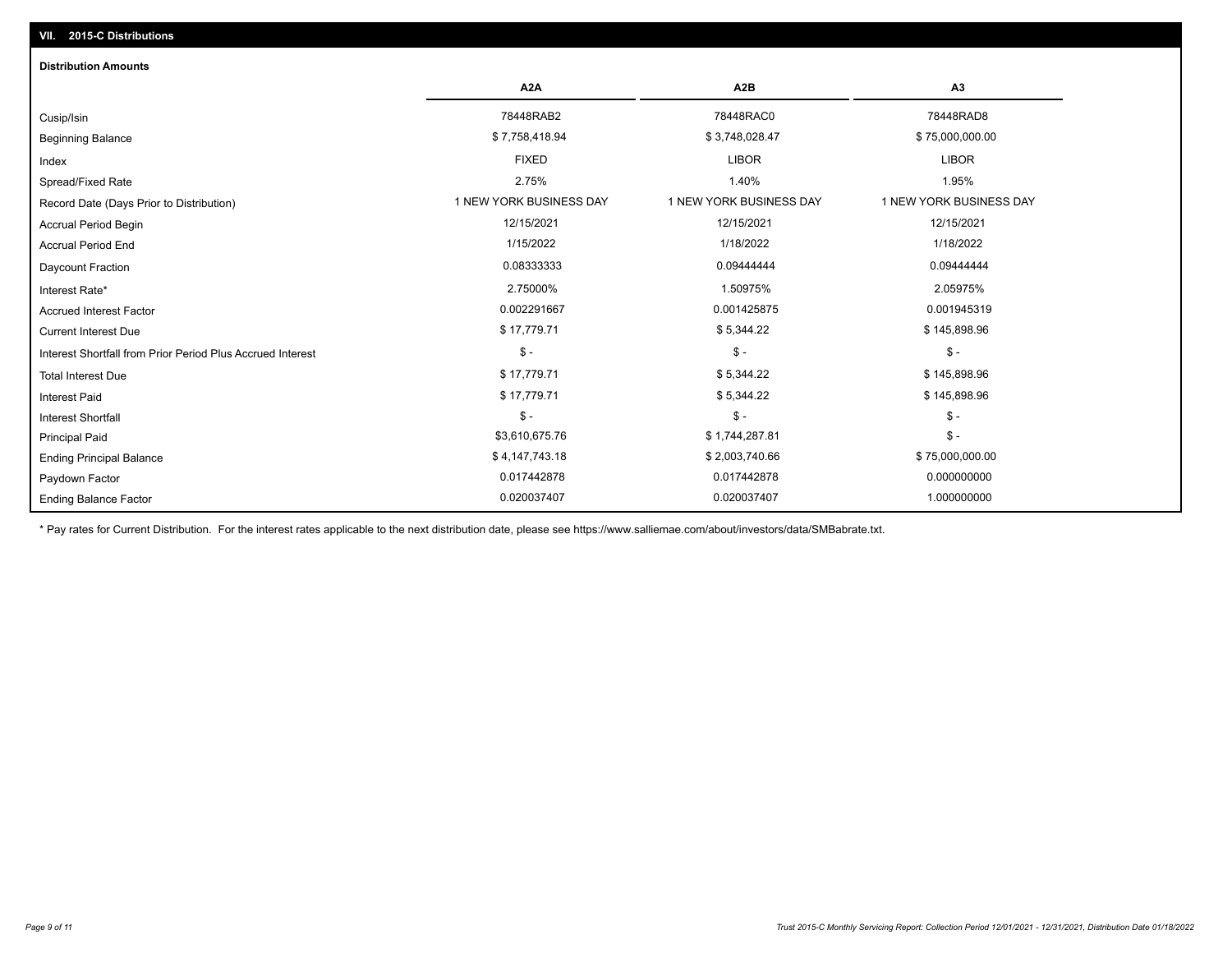| VII. 2015-C Distributions                                  |                         |                         |
|------------------------------------------------------------|-------------------------|-------------------------|
| <b>Distribution Amounts</b>                                |                         |                         |
|                                                            | в                       | С                       |
| Cusip/Isin                                                 | 78448RAE6               | 78448RAF3               |
| <b>Beginning Balance</b>                                   | \$70,000,000.00         | \$50,000,000.00         |
| Index                                                      | <b>FIXED</b>            | <b>FIXED</b>            |
| Spread/Fixed Rate                                          | 3.50%                   | 4.50%                   |
| Record Date (Days Prior to Distribution)                   | 1 NEW YORK BUSINESS DAY | 1 NEW YORK BUSINESS DAY |
| <b>Accrual Period Begin</b>                                | 12/15/2021              | 12/15/2021              |
| <b>Accrual Period End</b>                                  | 1/15/2022               | 1/15/2022               |
| Daycount Fraction                                          | 0.08333333              | 0.08333333              |
| Interest Rate*                                             | 3.50000%                | 4.50000%                |
| <b>Accrued Interest Factor</b>                             | 0.002916667             | 0.003750000             |
| <b>Current Interest Due</b>                                | \$204,166.67            | \$187,500.00            |
| Interest Shortfall from Prior Period Plus Accrued Interest | $\frac{1}{2}$           | $\frac{1}{2}$           |
| <b>Total Interest Due</b>                                  | \$204,166.67            | \$187,500.00            |
| Interest Paid                                              | \$204,166.67            | \$187,500.00            |
| Interest Shortfall                                         | $\frac{1}{2}$           | $$ -$                   |
| <b>Principal Paid</b>                                      | $\mathsf{\$}$ -         | $S -$                   |
| <b>Ending Principal Balance</b>                            | \$70,000,000.00         | \$50,000,000.00         |
| Paydown Factor                                             | 0.000000000             | 0.000000000             |
| <b>Ending Balance Factor</b>                               | 1.000000000             | 1.000000000             |

\* Pay rates for Current Distribution. For the interest rates applicable to the next distribution date, please see https://www.salliemae.com/about/investors/data/SMBabrate.txt.